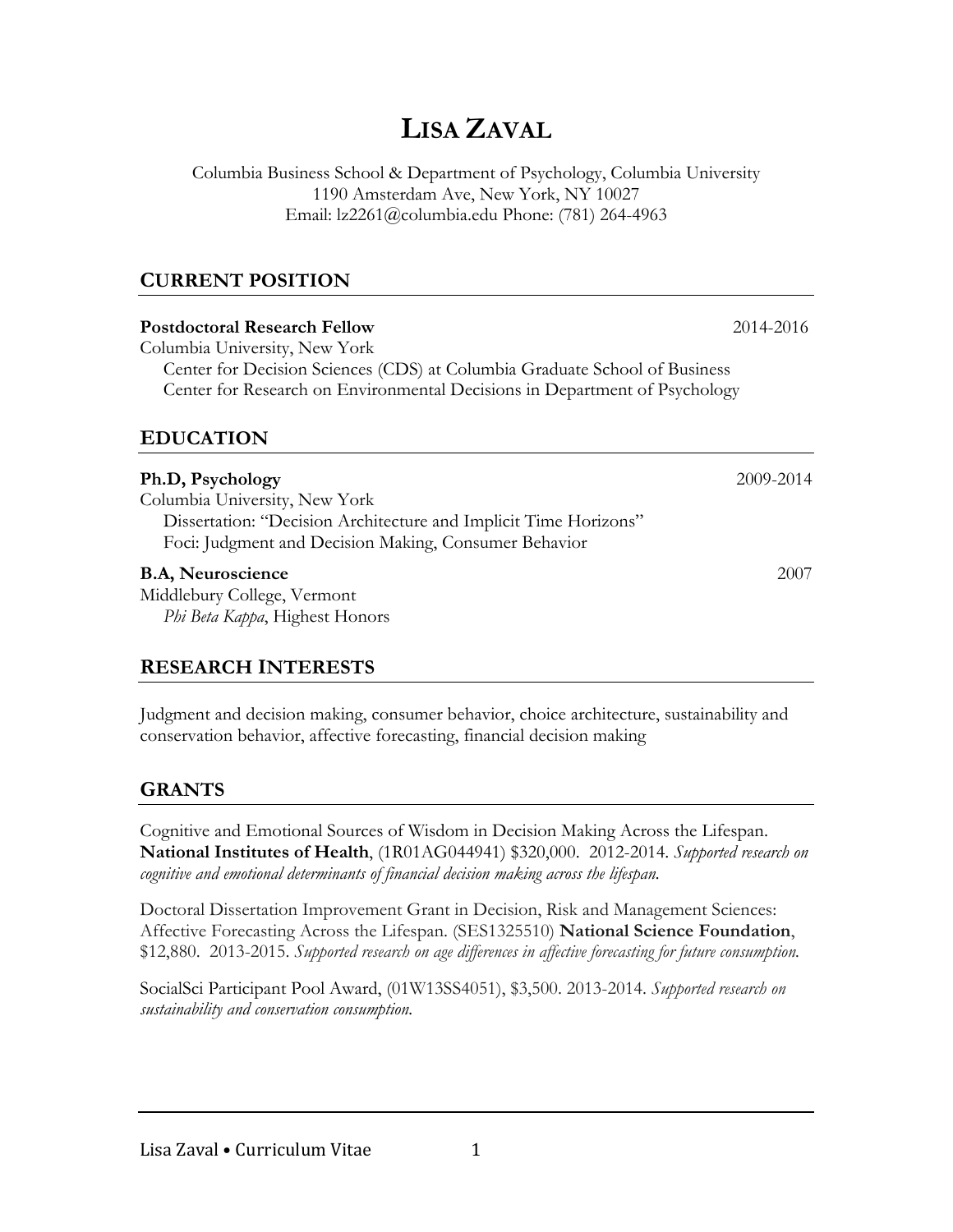#### **PEER REVIEWED MANUSCRIPTS**

*Selected abstracts included in the appendix*

- **Zaval, L**. & Cornwell, J.M. (in press) "Heuristic reasoning, information processing and perceptions of climate change." *Oxford Encyclopedia of Climate Change Communication*.
- **Zaval, L**., Markowitz, E., & Weber, E. U. (2015). "How will I be remembered? Conserving the Environment for the Sake of One's Legacy." *Psychological Science*. 26(2), 231-236. [Selected press coverage: *Huffington Post, Forbes, Psychology Today, Washington Post*]
- Li, Y., Gao, J., Enkavi, Z., **Zaval, L**., Weber, E. U., & Johnson, E.J. (2015). "Cognitive Ability and Knowledge Predict Real-World Financial Outcomes." *Proceedings of the National Academy of Sciences*. 112(1), 65-69. [Selected press coverage: *Consumer Affairs, Insurance News Net, Medical daily, USA Today*]
- **Zaval, L**., Keenan, E., Weber, E. U., & Johnson, E. J. (2014). "How warm days increase belief in global warming." *Nature: Climate Change*, 4(2), 143-147. [Selected press coverage: *Bloomberg News, Discovery News, Scientific American, The New Yorker, US News and World Report*]
- Petrovic, N., Madrigano, J., & **Zaval, L**. (2014) "Motivating Mitigation: When health matters more than climate change." *Climatic Change*, 126(1-2), 245-254.
- Li, Y., Johnson, E.J., & **Zaval, L**. (2011). "Local Warming: Daily Variation in Temperature Affects Beliefs and Concern about Climate Change." *Psychological Science*, 22(4), 454-459. [Selected press coverage: *Discovery News, New York Times, Psychology Today, Scientific American, Wall Street Journal*]
- **Zaval, L**. and Gureckis, T.M. (2010). The Impact of Perceptual Aliasing on Exploration and Learning in a Dynamic Decision Making Task in Ohlsson, S. and Catrambone, R. (Eds), *Proceedings of the 32nd Annual Conference of the Cognitive Science Society*, 162-168.

#### **PEER REVIEWED CHAPTERS**

**Zaval, L**., Weber, E.U., Li, Y., & Johnson, E.J. (2015). "Complementary Contributions of Fluid and Crystallized Intelligence to Decision Making Across the Life Span" in T.M Hess, C. J. Strough & C.E. Lockenhoff (Eds.), *Aging and Decision-Making: Empirical and Applied Perspectives*. (pp. 149-168). New York: Elsevier

### **MANUSCRIPTS SUBMITTED/ IN PREPARATION**

**Zaval, L.,** Li, Y., E.J. Johnson. "Affective forecasting for future consumption improves across the life span." (Under second round review at *Journal of Consumer Research*).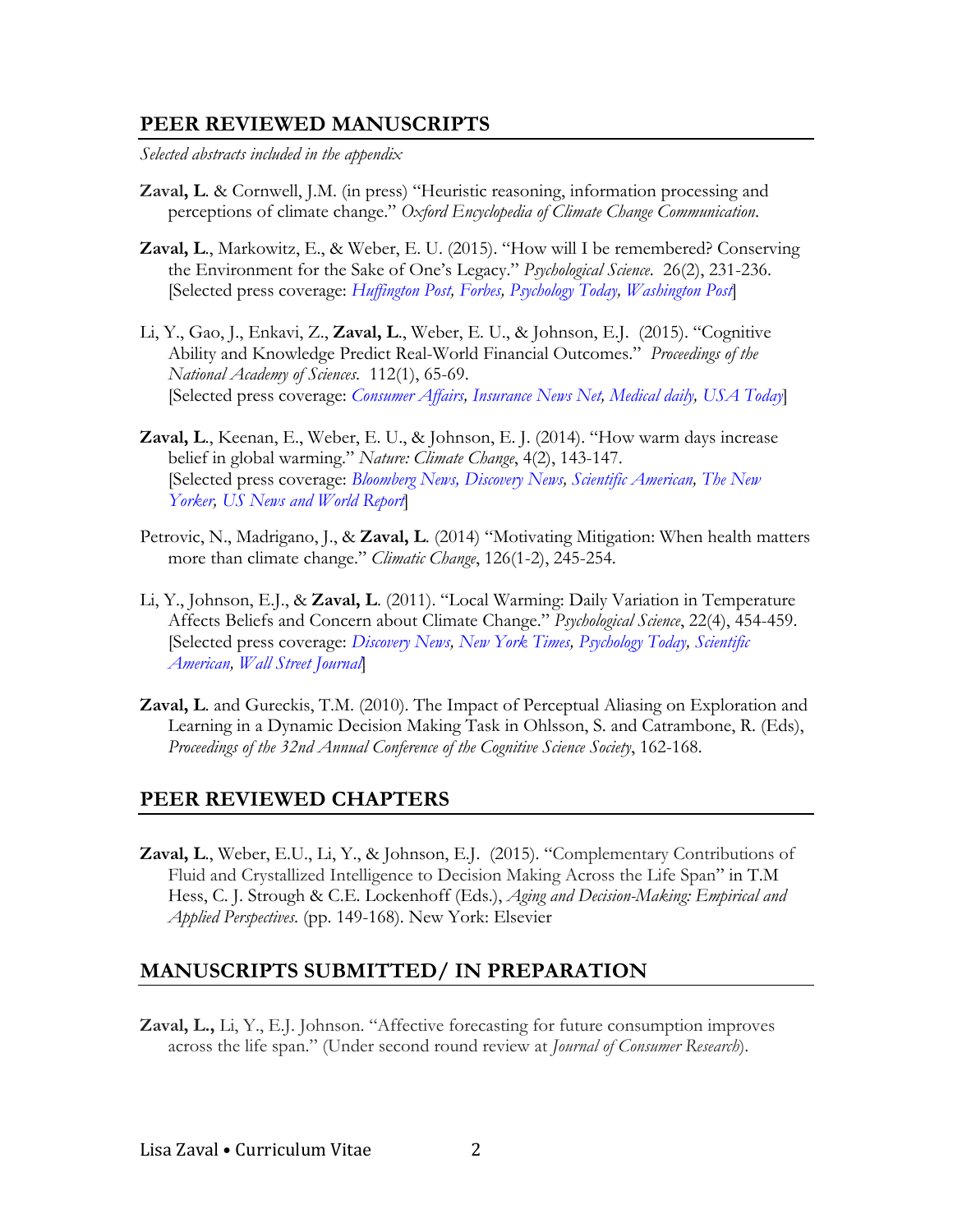**Zaval, L.,** & Weber, E.U. "Green and Graying" (Under Review).

- Schneider, C., **Zaval, L**., Markowitz, E., Weber, E.U. "Using anticipated emotions to promote sustainable decisions today." (Under Review).
- Orlove, B., Milch, K., **Zaval, L**., Brugger, J., Dunbar, K., Jurt, C., Ungemach, C. & Bu, Y. "Economic and social changes associated with glacier retreat: A cross cultural analysis" (Under Review).
- "Behavioral strategies to increase customer acceptance of demand response energy programs." With Pacific Gas & Electric Company, Karlin, B., Forster, H., Lupkin, L. & Weber, E.U. (In progress)
- "Using a social media app to disrupt habitual behavior." With Lee, J.*,* & Wu, J., Pfirman, S. (In progress).
- "Eliciting support for choice architecture disclosure." With Jachimowicz, J & Johnson, E.J. (In progress).

# **OTHER PUBLICATIONS & REPORTS**

- Markowitz, E., & **Zaval, L**. (Jan. 2016). "Op-Ed; Here's the secret to making people care about climate change: Make them think about their legacy." *The Washington Post*.
- **Zaval, L**., & Cornwell, J.M. (2015). "Effective education and communication strategies to promote environmental engagement: The role of social-psychological mechanisms". In *The United Nations Educational, Scientific and Cultural Organization 2016 Global Monitoring Report*.
- Center for Research on Environmental Decisions & ecoAmerica. (2014). *Connecting on Climate: Guide for Effective Climate Change Communication*. New York, NY and Washington, D.C. [Contributed as an **editor**]

### **SELECTED CONFERENCE PAPERS & PRESENTATIONS**

#### *\*presenter*

Invited talks: Decision architecture and sustainable consumption

- Invited talk presented at First Athens Behavioral and Experimental Economics and Social Science workshop, Athens, Greece (2016, May)\*
- Invited roundtable discussant, *World Bank Group*, Washington, DC (2015, April)\*

Cognitive ability and knowledge predict real-world financial outcomes

- Talk presented at the Consumer Financial Protection Bureau Conference, Washington, DC (2015, May)
- Talk presented at Society for Judgment and Decision Making, Long Beach, California (2014, Nov.)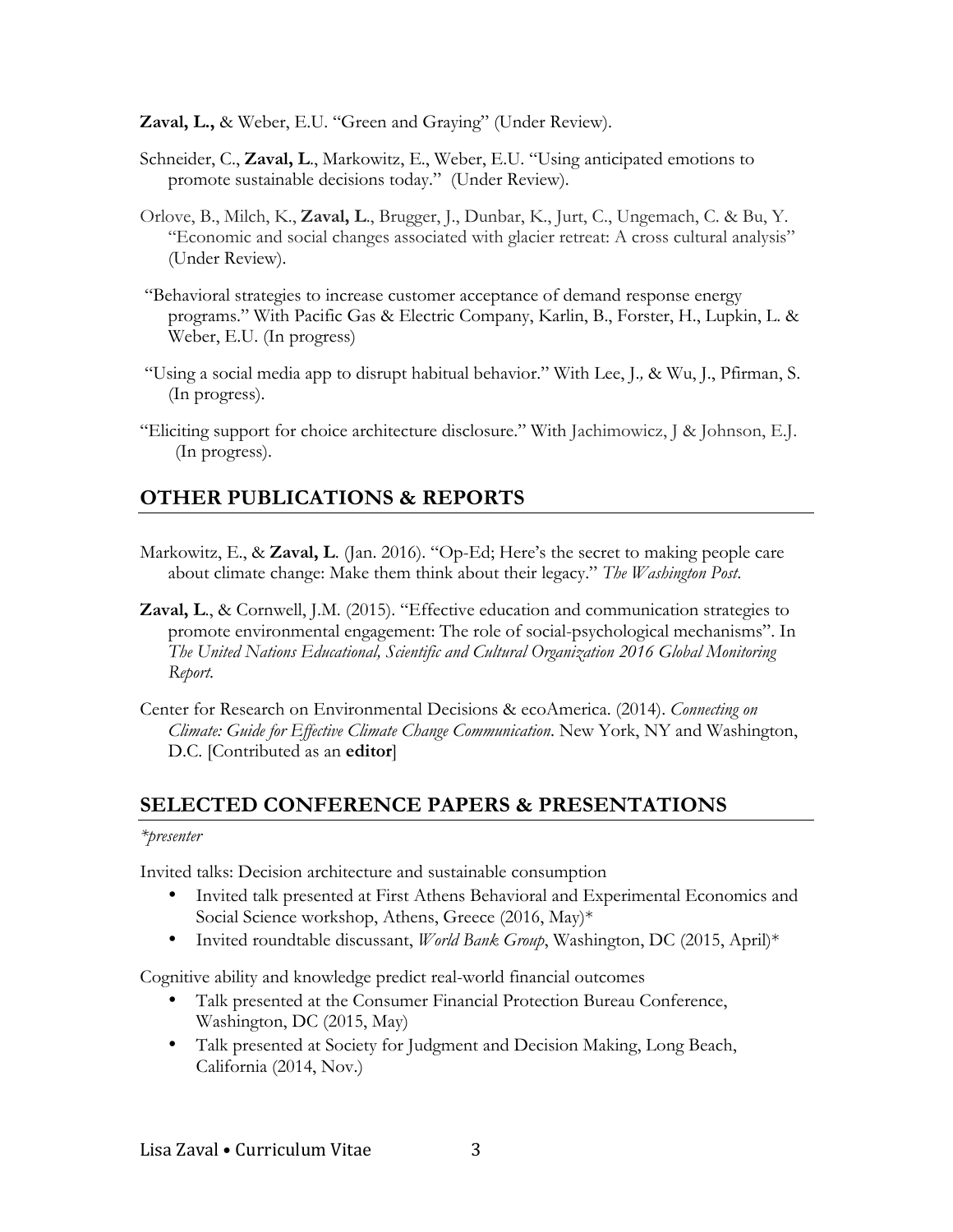- Talk presented at the Association for Consumer Research North American Conference, Baltimore, MD (2014, Oct.)
- Poster presented at Summer Conference for Consumer Decision Making, Boulder, CO (2014, May)

Leveraging future orientation to drive sustainable consumption

- Talk presented at Society for Judgment and Decision Making, St. Chicago, IL (2015,  $Nov.$ <sup>\*</sup>
- Symposium talk presented at the Association for Psychological Science Annual Convention, New York, NY (2015, May)\*
- Talk presented at the Behavior, Energy and Climate Change Conference, Sacramento, CA (2015, Oct.)

Behavioral programs for utility companies

• Talk to be presented at the Behavior, Energy and Climate Change Conference, Baltimore, MD (2016, Oct.)

Choice architecture awareness

• Poster presented at Society for Judgment and Decision Making, St. Chicago, IL (2015, Nov.)

Political affiliation and message framing

- Talk presented at the Behavior, Energy and Climate Change Conference, Sacramento, CA (2013, Nov.)
- Poster presented at the American Association for the Advancement of Science, Boston, MA (2013, Feb.)\*

Affective forecasting in consumer decision making across the lifespan

- Poster presented as part of NIH-funded Symposium "Mechanisms of Motivation, Cognition, and Aging Interactions", Washington, D.C. (2013, May)\*
- Talk presented at the 13<sup>th</sup> Annual Social and Personality Psychology Four-College Conference, New Haven, CT (2012, April)\*
- Poster presented at Society for Judgment and Decision Making, St. Minneapolis, MN  $(2011, Nov.)*$

Green and Graying

• Talk presented at Society for Judgment and Decision Making, Toronto, Canada  $(2013, Nov.)*$ 

Constructed Belief and Bias in Environmental Preference

- Talk presented at the  $120<sup>th</sup>$  Annual Convention of the American Psychological Association, Orlando, FL (2012, Aug.)\*
- Talk presented at the Behavior, Energy and Climate Change Conference, Washington, D.C (2011, Dec.)\*
- Invited talk for roundtable at The  $10^{th}$  Annual Nature Ecology Society Colloquium, New York, NY (2011, March)\*

Lisa Zaval • Curriculum Vitae 4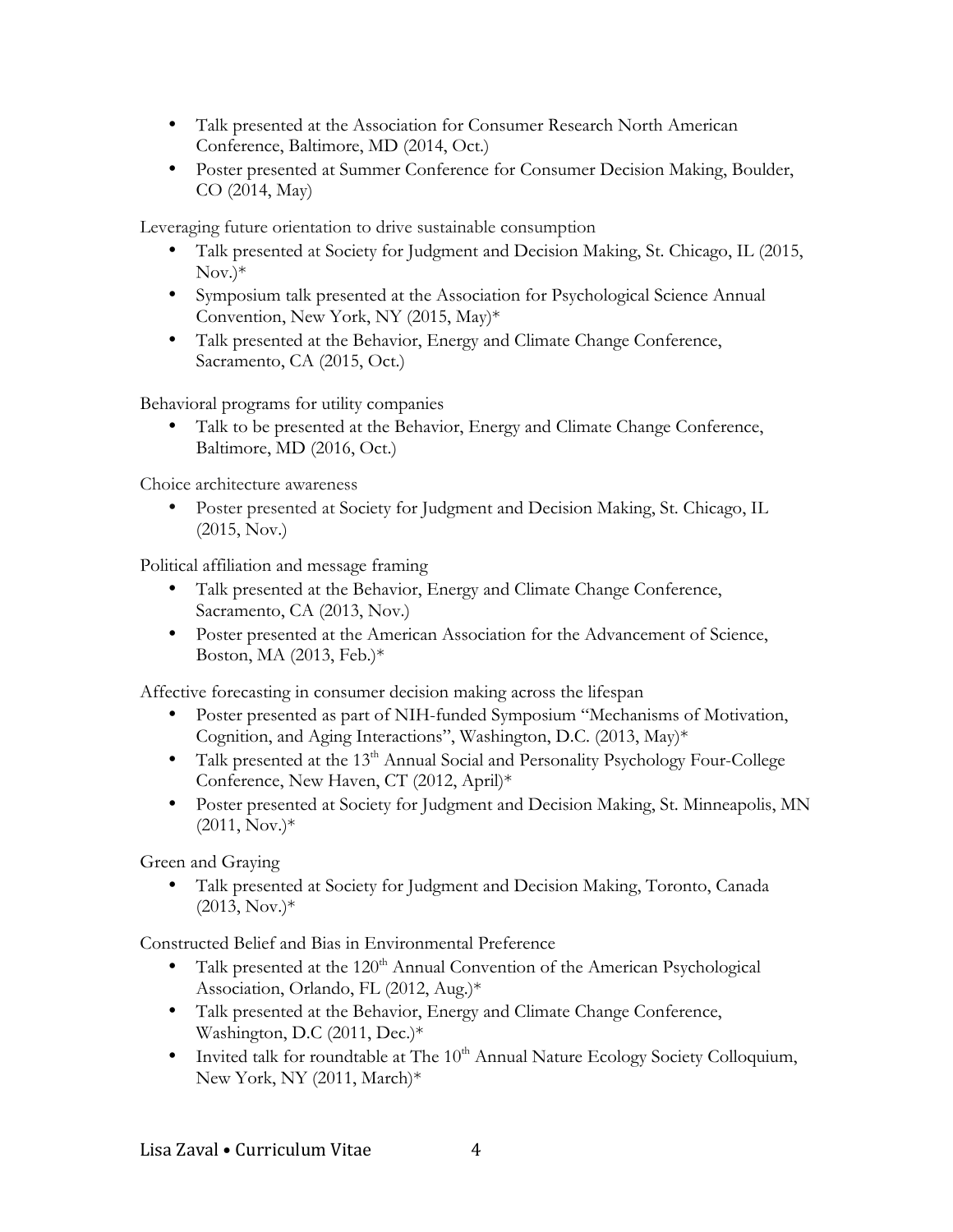• Poster presented at Society for Judgment and Decision Making, St. Louis, MI (2010,  $Nov.$ <sup>\*</sup>

Perceptual Aliasing in a Dynamic Decision Making Task

- Talk presented at the 32nd Annual Meeting of the Cognitive Science Society, Portland, OR (2010, May)\*
- Poster presented at Multidisciplinary Symposium on Reinforcement Learning, Montreal, Canada (2009, May)\*

# **HONORS & AWARDS**

| Faculty Fellowship, Columbia University Psych Dept.                      | 2009-14 |
|--------------------------------------------------------------------------|---------|
| Research Travel Award, Columbia University Psych Dept.                   | 2009-13 |
| Invited Participant, Harvard Kennedy School Center for Public Leadership | 2013    |
| Behavioral Science Workshop, Cambridge, MA.                              |         |
| Columbia Psychology Departmental award for Recipient of NSF Doctoral     | 2013    |
| Dissertation Research grant                                              |         |
| Invited Participant and NIH travel grant, RAND Summer Institute for the  | 2012    |
| Mini-Med Workshop and the Workshop on Aging, Santa Monica, CA            |         |
| Student Fellow, Precourt Energy Efficiency Center (Stanford University)  | 2011    |
| Honorable Mention, National Science Foundation Graduate Research         | 2010    |
| Fellowship                                                               |         |
| Elected to Phi Beta Kappa                                                | 2007    |
| Honors Thesis Senior Research Supplement Award, Middlebury College       | 2007    |

# **TEACHING INTERESTS**

Consumer Behavior, Behavioral Decision Making, Marketing Research

### **TEACHING EXPERIENCE (COLUMBIA UNIVERSITY)**

| <b>Instructor:</b> Thinking and Decision Making (instructor rating 4.5/5) | Summer 2014    |
|---------------------------------------------------------------------------|----------------|
| <b>Instructor:</b> The Science of Psychology (instructor rating 4.6/5)    | Summer 2013-14 |
| Lab Instructor: Experimental Methodology                                  | Spring 2014    |

**Teaching Assistant:** Mind, Brain and Behavior (Fall, 2012); Social Psychology (Summer, 2012); Developmental Psychology (Spring, 2012); The Science of Psychology (Fall, 2011); Clinical Neuropsychology (Summer, 2011); Mind, Brain & Behavior (Spring, 2011); The Science of Psychology (Spring, 2010)

### **PROFESSIONAL EXPERIENCE**

**Science Advisor**, SEE Change Institute, LLC Venice, CA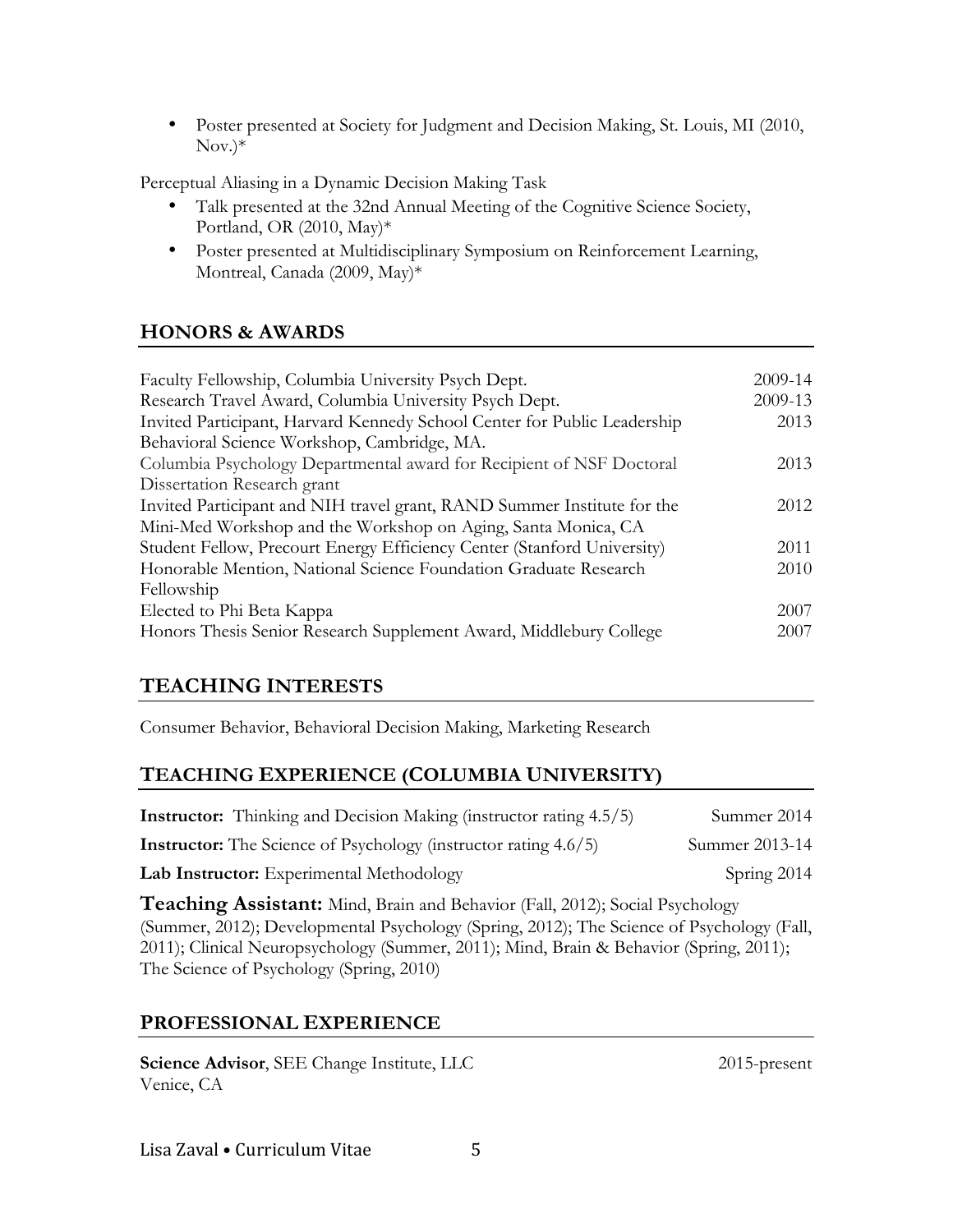| <b>Consultant</b> , United Nations<br>(Educational, Scientific and Cultural Organization), Paris, France         | 2015      |
|------------------------------------------------------------------------------------------------------------------|-----------|
| <b>Consultant</b> , Ipsos Market Research<br>(Neuroscience & Emotion Centre of Excellence) New York, NY          | 2014      |
| <b>Consultant</b> , Marketing Evolution<br>New York, NY                                                          | 2012-2014 |
| Research Assistant, Computation and Cognition Lab<br>New York University, Department of Psychology, New York, NY | 2008-2009 |
| <b>Research Assistant, JHL Research Institute of Aging</b><br>Jewish Home Lifecare, New York, NY                 | 2007-2008 |

#### **ACADEMIC REFERENCES**

#### **Eric J. Johnson**

Norman Eig Professor of Business Columbia Business School Columbia University Email: ejj3@columbia.edu Phone: (212) 854-5068

#### **E. Tory Higgins**

Professor of Management Columbia Business School Columbia University Email: tory@psych.columbia.edu Phone: (212) 854-1297

#### **Elke U. Weber**

Jerome A. Chazen Prof. of International Business Columbia Business School Columbia University Email: euw2@columbia.edu Phone: (646) 896-9410

#### **Ye Li**

Assistant Professor of Marketing & Management School of Business Administration, University of California, Riverside Email: ye.li@ucr.edu Phone: (951) 827-3694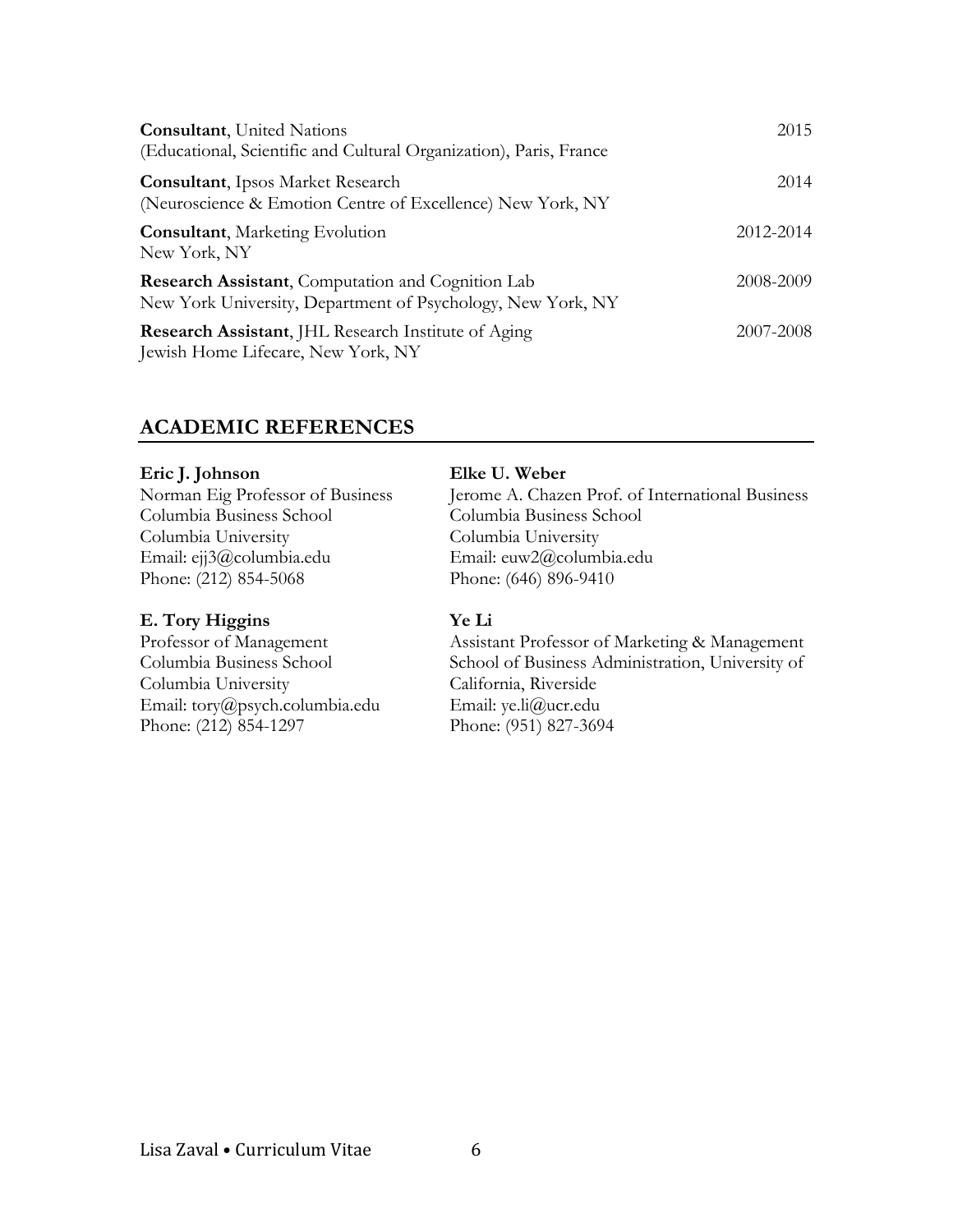### **APPENDIX: ABSTRACTS OF SELECTED RESEARCH PAPERS**

**Zaval, L**., Li, Y., & Johnson, E.J. Affective forecasting for future consumption improves across the life span (*Under second round review at Journal of Consumer Research*)

Affective forecasting plays a major role in consumer choice but its accuracy suffers from many systematic errors. Yet, little is known about how forecasting accuracy changes over the adult life span. We present four studies that investigate age differences in consumers' ability to forecast how they will feel about upcoming events (e.g., receiving a gift basket). We show that affective forecasting improves across the life span: Older adults are less likely than younger adults to wrongly predict that their affective response to an event will be less intense if the event occurs later in time—a reduction of *future anhedonia*. We find this improvement for predictions about money as well as consumer goods. An examination of underlying factors suggests that this age difference is driven by age-related increases in the perceived psychological connectedness between one's current and future self. Further, we show that age differences in future anhedonia may underlie older adults' more patient temporal discounting. These results have implications for age-related changes in an array of consumer judgments including product evaluation, consumer satisfaction, and purchase regret.

**Zaval, L**., Markowitz, E., & Weber, E. U. (2015). How will I be remembered? Conserving the Environment for the Sake of One's Legacy. *Psychological Science*. 26(2), 231-236.

Long time horizons and social distance are viewed as key psychological barriers to proenvironmental action, particularly regarding climate change. We suggest that these challenges can be turned into opportunities by making salient long-term goals and motives, thus shifting preferences between the present self and future others. We tested whether individuals' motivation to leave a positive legacy can be leveraged to increase engagement with climate change and other environmental problems. In a pilot study, we found that individual differences in legacy motivation were positively associated with proenvironmental behaviors and intentions. In a subsequent experiment, we demonstrated that priming legacy motives increased donations to an environmental charity, proenvironmental intentions, and climate-change beliefs. Domain-general legacy motives represent a previously understudied and powerful mechanism for promoting proenvironmental behavior.

Li, Y., Gao, J., Enkavi, Z., **Zaval, L**., Weber, E. U., & Johnson, E.J. (2015). Cognitive Ability and Knowledge Predict Real-World Financial Outcomes. *Proceedings of the National Academy of Sciences*. 112(1), 65-69.

Age-related deterioration in cognitive ability may compromise the ability of older adults to make major financial decisions. We explore whether knowledge and expertise

Lisa Zaval • Curriculum Vitae 7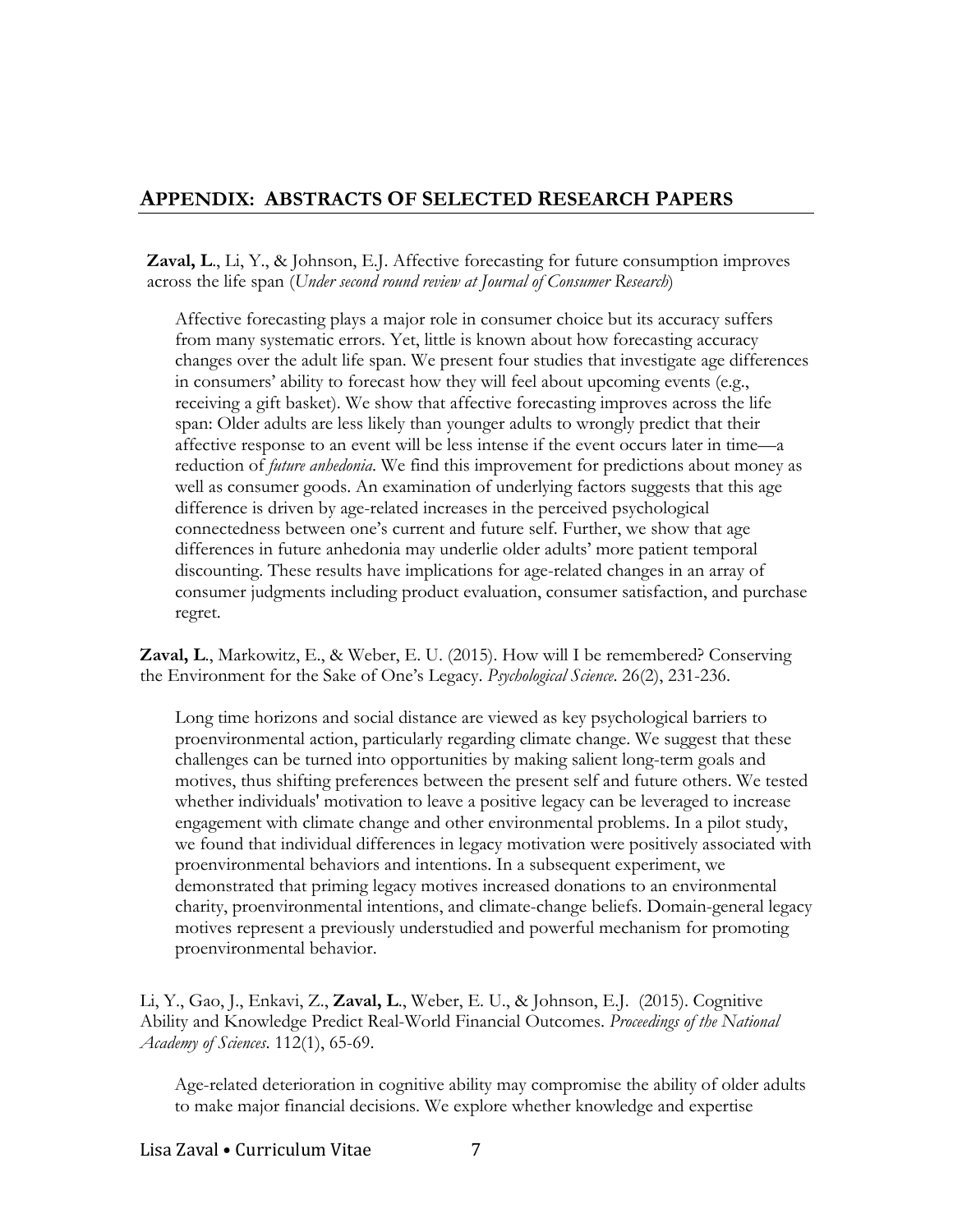accumulated from past decisions can offset cognitive decline to maintain decision quality over the life span. Using a unique dataset that combines measures of cognitive ability (fluid intelligence) and of general and domain-specific knowledge (crystallized intelligence), credit report data, and other measures of decision quality, we show that domain-specific knowledge and expertise provide an alternative route for sound financial decisions. That is, cognitive aging does not spell doom for financial decisionmaking in domains where the decision maker has developed expertise. These results have important implications for public policy and for the design of effective interventions and decision aids.

**Zaval, L**., Keenan, E.A., Johnson, E.J., & Weber, E.U. (2014). How Warm Days Increase Belief in Global Warming, *Nature Climate Change*, 4, 143-147.

Climate change judgments can depend on whether today seems warmer or colder than usual, termed the local warming effect. Although previous research has demonstrated that this effect occurs, studies have yet to explain why or how temperature abnormalities influence global warming attitudes. A better understanding of the underlying psychology of this effect can help explain the public's reaction to climate change and inform approaches used to communicate the phenomenon. Across five studies, we find evidence of attribute substitution, whereby individuals use less relevant but available information (for example, today's temperature) in place of more diagnostic but less accessible information (for example, global climate change patterns) when making judgments. Moreover, we rule out alternative hypotheses involving climate change labeling and lay mental models. Ultimately, we show that present temperature abnormalities are given undue weight and lead to an overestimation of the frequency of similar past events, thereby increasing belief in and concern for global warming.

#### **DISSERTATION**

#### **'Decision Architecture and Implicit Time Horizons'**

Committee: E.U. Weber, E.J. Johnson, E.T. Higgins, R. Gonzalez, K. N. Ochsner

Recent research on judgment and decision making emphasizes *decision architecture*, the task and contextual features of a decision setting that influence how preferences are constructed. In a series of three papers, this dissertation considers architectural features related to the intertemporal structure of the decision setting that influence cognition, motivation, and emotion, and include modifications of (i) informational, (ii) experiential, (iii) procedural, and (iv) emotional environments. This research also identifies obstacles to decision making, whether that obstacle is an individual difference (e.g., age-related change in emotional processing) or a temporary state (e.g., a change in motivational focus, or sensitivity to irrelevant features of the decision setting). Papers 1 and 2 focus on decision architecture related to *environmentally-relevant* decisions, investigating how structural features of the decision task can trigger different choice processes and behavior. Paper 1 explores a potential mechanism behind constructed preferences relating to climate change belief and explores why these preferences are sensitive to normatively irrelevant features of the judgment context, such as transient

Lisa Zaval • Curriculum Vitae and B